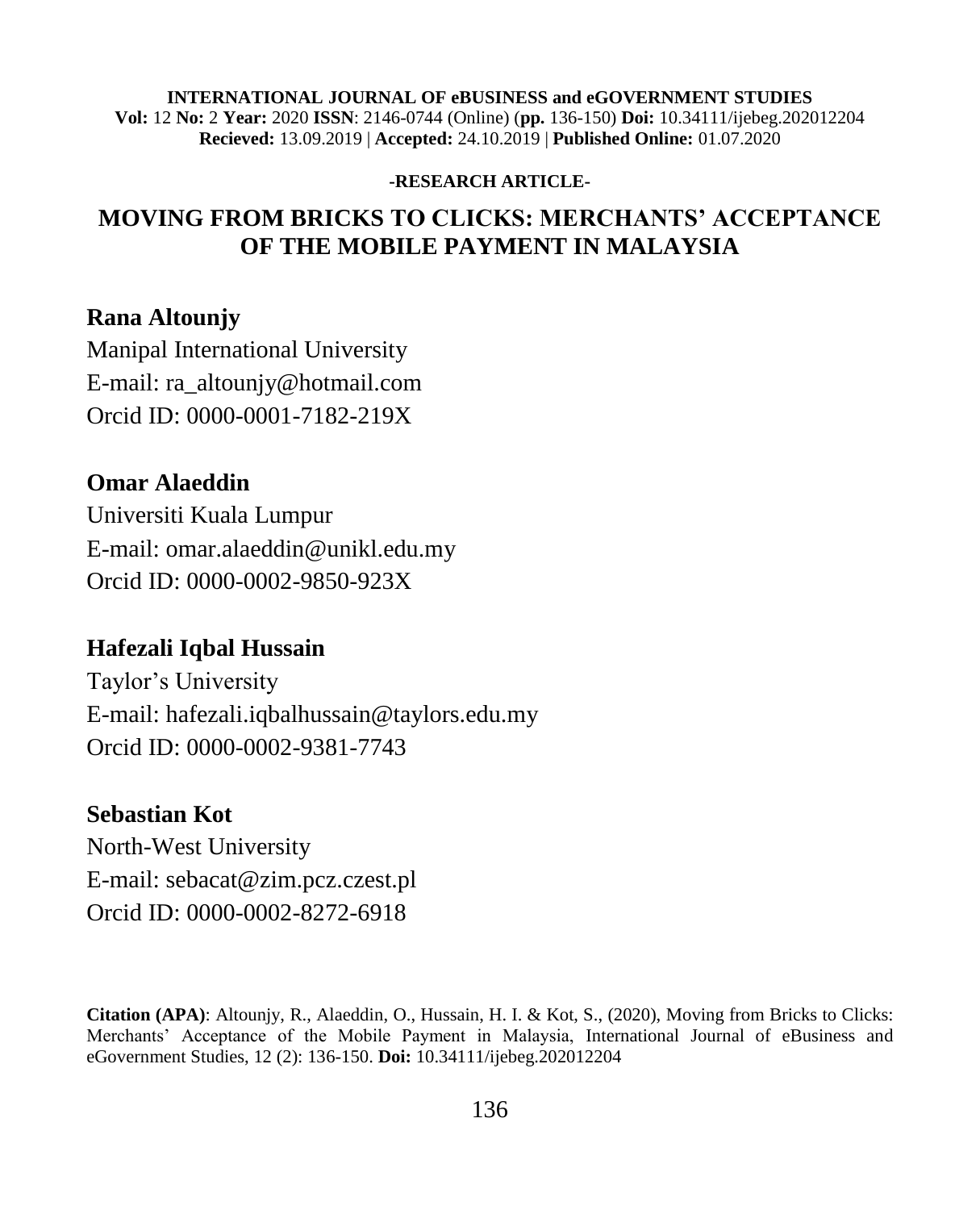### **─Abstract─**

In the hustle and bustle of modern life, everyone wants to enhance and advance their working and personal life and mobile phones have become the favoured technology to achieve that aim. In light of this trend, most financial service providers have taken steps to meet this new lifestyle demand by developing mobile applications so that people can manage their financial matters on the go. This movement has also motivated many merchants around the world to adopt mobile technology as part of their aspiration to provide a better experience for their customers. This study explores the factors influencing Malaysian merchants' acceptance of mobile payment as an additional payment method to the traditionally accepted payment methods of cash and credit/debit cards. The aim of this study is to figure out the factors affecting merchants' decision to use mobile payments to help the provider companies shape their own marketing plans and consider the weak points that may turn the merchants against this marktet. This empirical study uses a survey method and AMOS to test and analyse the perceptions of a sample of 125 food and beverage providers located in food courts in 10 shopping malls at the Klang Valley in Malaysia. The study found that perceived usefulness has a significant positive impact on mobile payment acceptance, while the perceived ease of use has no significant impact on the merchants' decision to offer this payment method, which is not compatible with the technology acceptance model (TAM). In addition, this study added a further two factors to the TAM to investigate their effects on merchants' acceptance of mobile payments and found a significant positive effect for compatibility with customers' needs but no significant effect for perceived risk, which can be justified by the nature of this industry. This study, therefore, provides invaluable insights into the factors affecting merchants' acceptance of mobile payments, especially food and beverages providers in food courts located in shopping malls of Malaysia.

**Key Words:** Mobile payment, TAM, Cashless society, Merchants behaviour

### **JEL Classification: O33, Z13**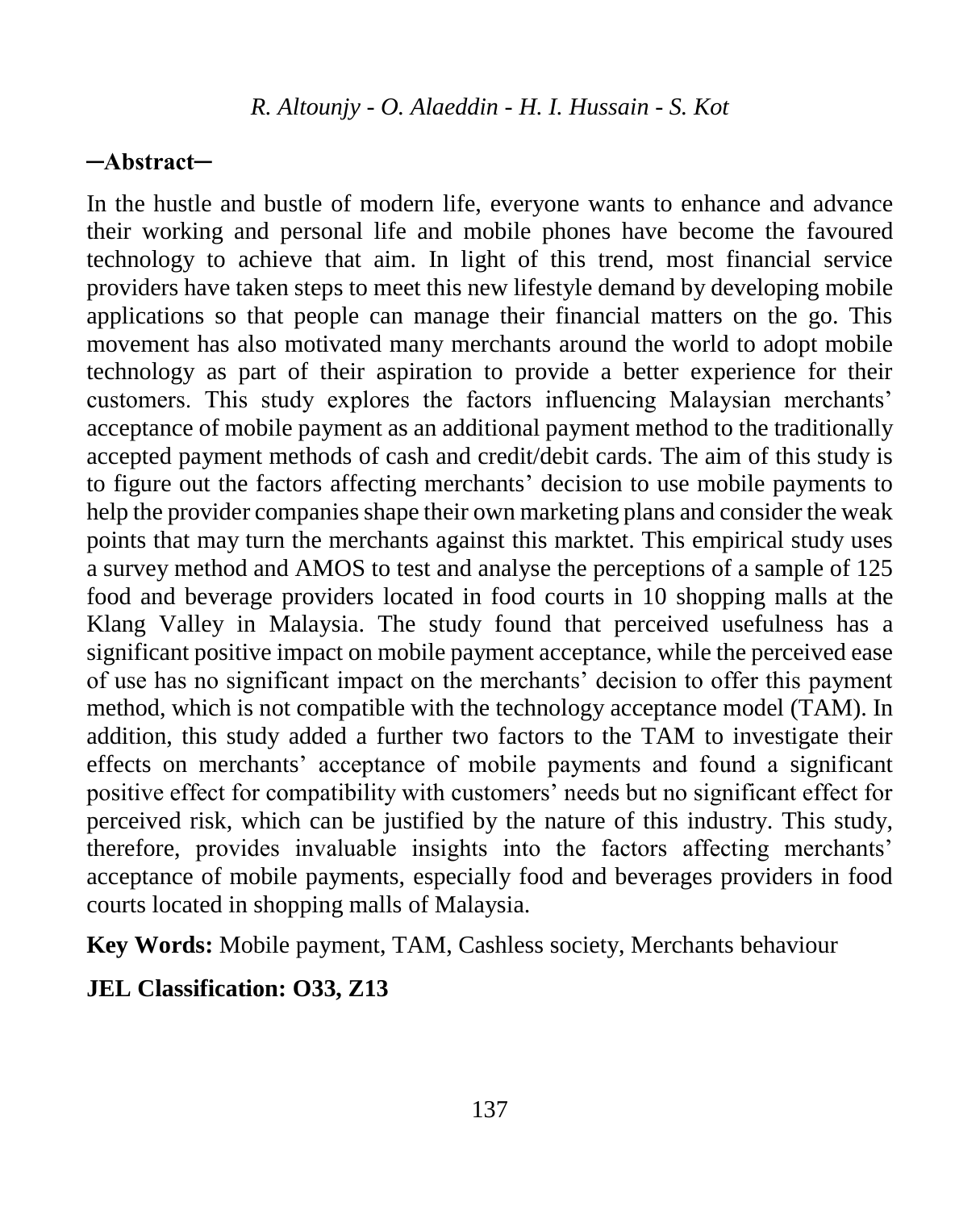# **1. INTRODUCTION**

Nowadays, the phrase 'lack of cash is no longer an obstacle' is one of the most popular welcoming tags used by merchants to convince their customers to use the mobile payment option while buying products or services. In parallel with the thousands of mobile wallets that have been introduced to the market, mobile payments have become a trend among young smartphone users as most of them subscribe to one or more mobile payment application as they consider these apps to be a more comfortable and faster way to complete their purchasing activities.

With an eye on the worldwide growth in the mobile payment market, Malaysian banks have joined this movement and are offering different types of mobile payment methods such as the CIMB wallet, Maybank wallet and Maybank QrPay, which are used mostly for small transactions (not exceeding 200 Malaysian Ringgit (RM) which equals to 50 USD). Given the growth already seen in this market and its potential to grow further, the banks as payment service providers (PSPs) need to work in harmony with merchants to offer the best possible mobile user experience.

In light of the above, this research aims to study the factors affecting the acceptance of mobile payment methods among merchants in the food and beverages sector.

# **2. BACKGROUND: STATISTICS OF MOBILE PAYMENT IN MALAYSIA**

Rheedera and Mashaba (2016) highlights the importance of the global banking industry and that it is identified as very competitive with a variety of products and services offered by various financial institutions. The concept of going cashless is a hot topic in most of the newly published insights on the consumer experience. In the fourth consumer payment attitude survey undertaken by Visa Inc., which has focused on engaging consumers in Southeast Asia, it has been reported that 43 percent of consumers believe that their country will go completely cashless by 2024 (VISA, 2017). The same report shows that 61 percent of the respondents are confident about going cashless for 24 hours, while 42 percent of them have the confidence to go completely cashless for three days. In addition, on average, consumers in Southeast Asia spend over five hours on their mobile phones per day. In Malaysia, specifically, the report highlights that 73 percent of the respondents have stated that they shop on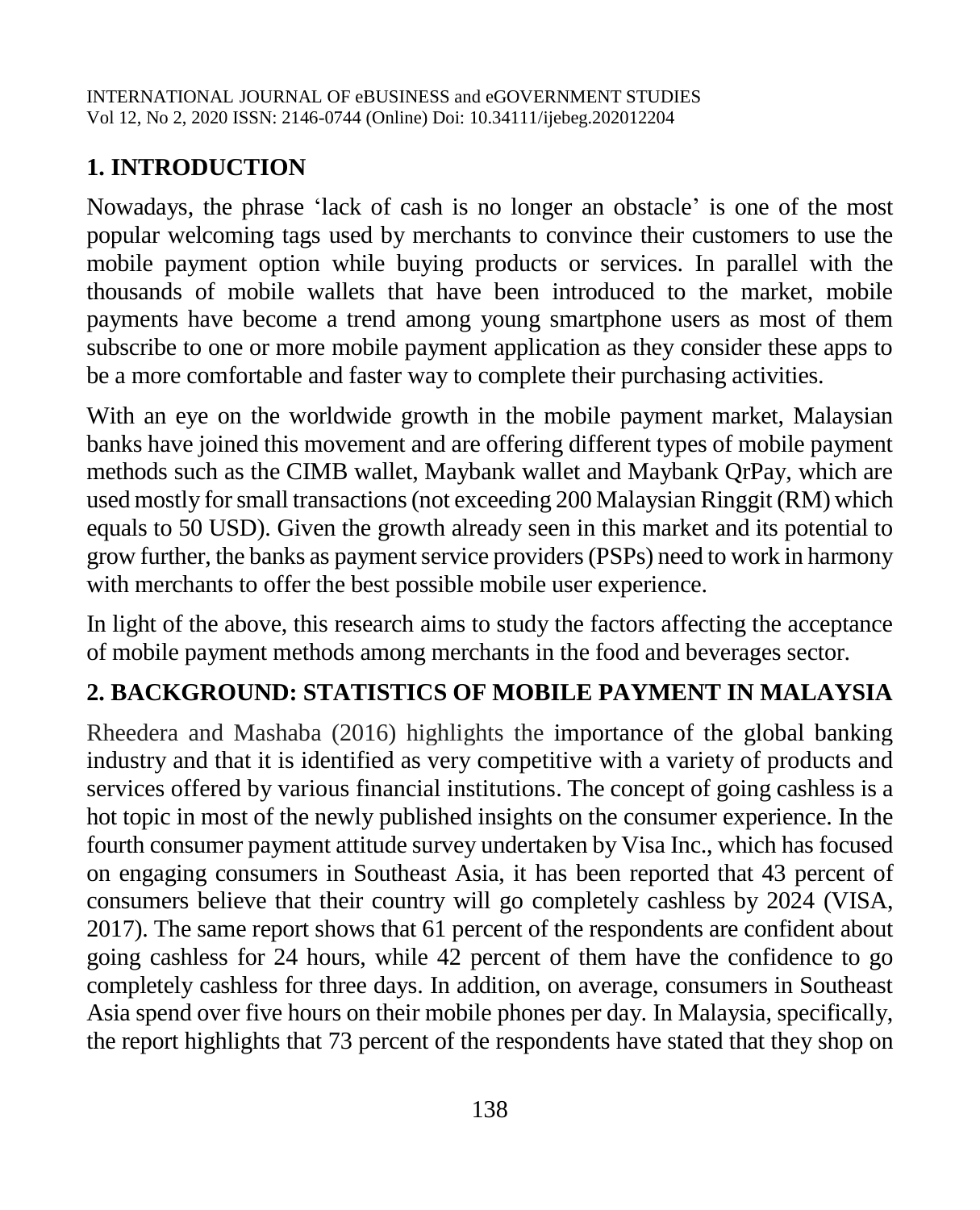their mobile at least once a month and that the percentage of device-initiated payments, as a total of all transactions, stands at 69 percent. (VISA, 2017) Additionally, 17 percent of the respondents in Malaysia have stated that they use physical banking; whereas, 64 percent have reported that they use mobile banking. Malaysia is ranked sixth in Southeast Asia in terms of the percentage of mobile banking usage with Thailand coming first with more than 80 percent of respondents using mobile banking (VISA, 2017).

Meanwhile, based on the latest report published by the New Straits Times on 20 September 2017, Malaysia is currently racing to catch up with the top-ranking countries in terms of cashless transactions, such as Singapore, the Netherlands, France, China and India. The cashless trend is now penetrating cash-based sectors such as the retail, restaurant, travel and tour-related sectors, which are now slowly migrating away from paper bills and coins to cashless transactions (Times, 2017).

It is valuable to note that Malaysia reported as having a high rate of mobile phone penetration of 59.20 percent in 2016, which is expected to reach 69 percent by 2022 (Alaeddin, Altounjy, Zainudin & Kamarudin, 2018). Additionally, the latest statistics have shown that the expected annual growth rate of mobile wallet point-of-sale around Malaysia during the years 2018-2022 equals 41.4 percent, which will result in a total amount of USD 1,141m in 2022 (Statista, 2017).

Based on the latest statistics about the mobile point of sale (POS) payments in Malaysia, the transaction value in the mobile POS payments segment reached USD 893m in 2019. Moreover, the transaction value is expected to show an annual growth rate (CAGR 2019-2023) of 29.1 percent resulting in the total amount of USD 2,482m by 2023. Additionally, in this segment, the number of users is expected to amount to 4.8m by 2023 and the average transaction value per user in the mobile POS payments segment amounts to USD 251.1 in 2019.

The latest statistics by Statista, February 2019 show that the mobile payment market is highly auspicious ("Mobile POS Payments," 2019), as mentioned by Mandeep Singh, the head of global liquidity and cash management at HSBC bank Malaysia, who states that "the outlook for mobile payment in the country looked promising". Furthermore, he notes that if business owners are looking to expand their market, it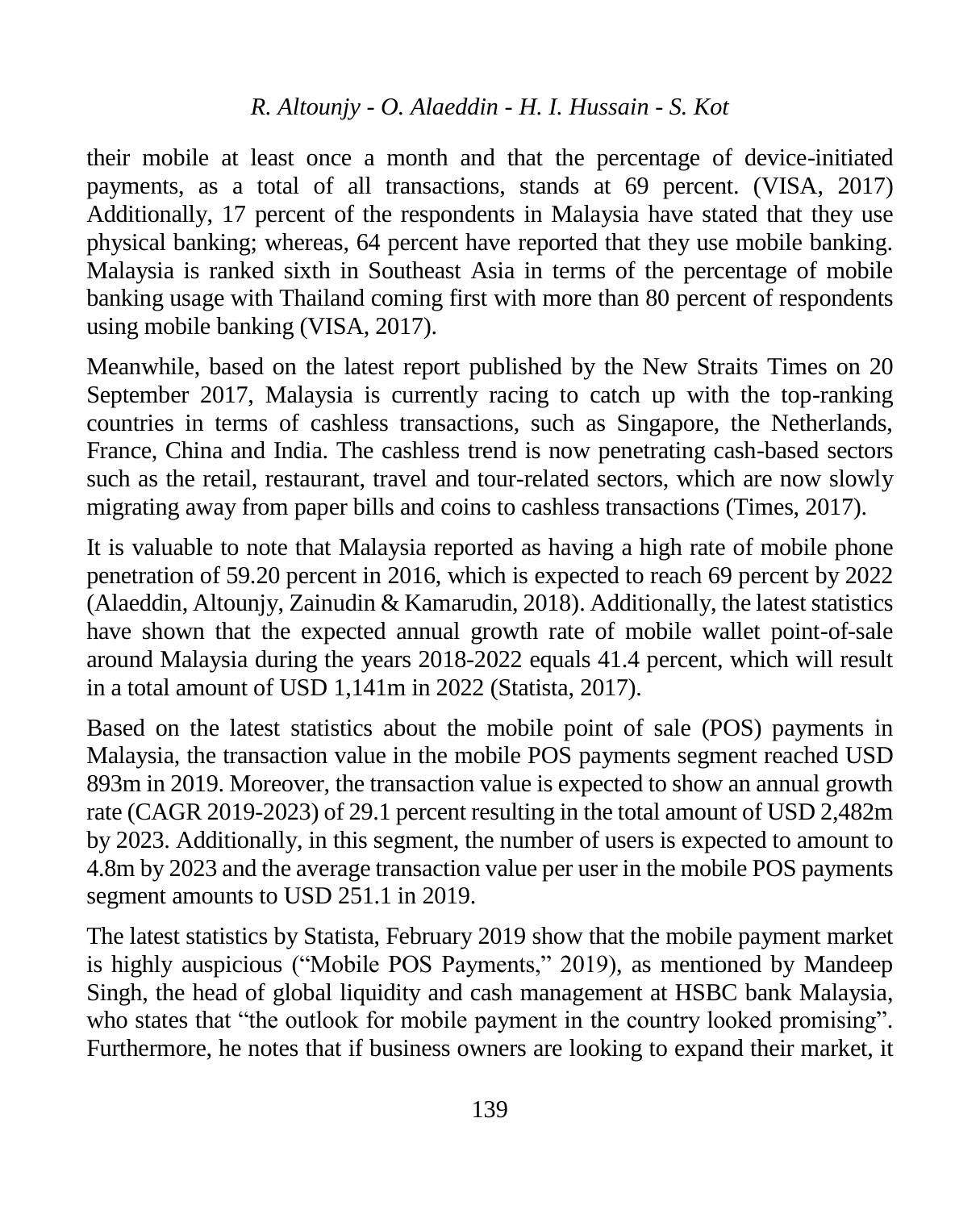is advisable to adopt the mobile payments method or "mobile commerce" as this could be deemed a potential barrier to business growth is not in place (Wadhera, Dabas & Malhotra, 2017, Meyer et al., 2016, Gąsiorowski, 2016).

*The above-mentioned information and forecasting clearly show the need to follow the mobile payment trend, not to lose a wide range of possible markets connected through this small device (smartphone).*

### **2.1. Technology acceptance model**

In this paper, to identify the factors affecting merchants' acceptance of the mobile payment, the TAM was adopted. TAM was introduced by Davis more than 30 years ago and derived from the theory of reasoned action (TRA). The theory of planned behaviour (TPB) became a superior model in inspecting factors affecting users' acceptance of technology. TAM continued developing over the years, becoming TAM2 (Venkatesh & Davis, 2000), followed by TAM3 (Venkatesh & Bala, 2008).

The wide range of the literature on information technology acceptance has confirmed the ability and effectiveness of TAM to anticipate customers' acceptance to use the innovation (Ahadzadeh & Sharif, 2017; Haseeb, Hussain, Ślusarczyk, & Jermsittiparsert, 2019; Lin & Kim, 2016; Planing, 2014; Tripopsakul, 2018; Xu, Li, & Ahmad, 2018). Various studies extended the model by adding more factors either individually or adopted from other theories, such as self-efficiency (Davis & Venkatesh, 1996; Hernandez, Jimenez & Martín, 2009), compatibility (Kim & Qu, 2014), trust and perceived risk (Featherman & Pavlou, 2003; Kesharwani & Bisht, 2012; Pavlou, 2003).

As the number of studies about the acceptance of mobile payment is not high, most of those studies have focused on the individuals' acceptance while a limited number examined the merchants acceptance for this method of payment (Guo & Bouwman, 2016; Hayashi & Bradford, 2014; Liébana-cabanillas, Lara-rubio, Liébana-cabanillas & Lara-rubio, 2017). Therefore, the mobile payment technology needs to be more critical for some usage-context factors while comparing to other technologies, so this paper has used an extended version of TAM, which includes the perceived usefulness and perceived ease of use. Also, it has another two constructs, namely compatibility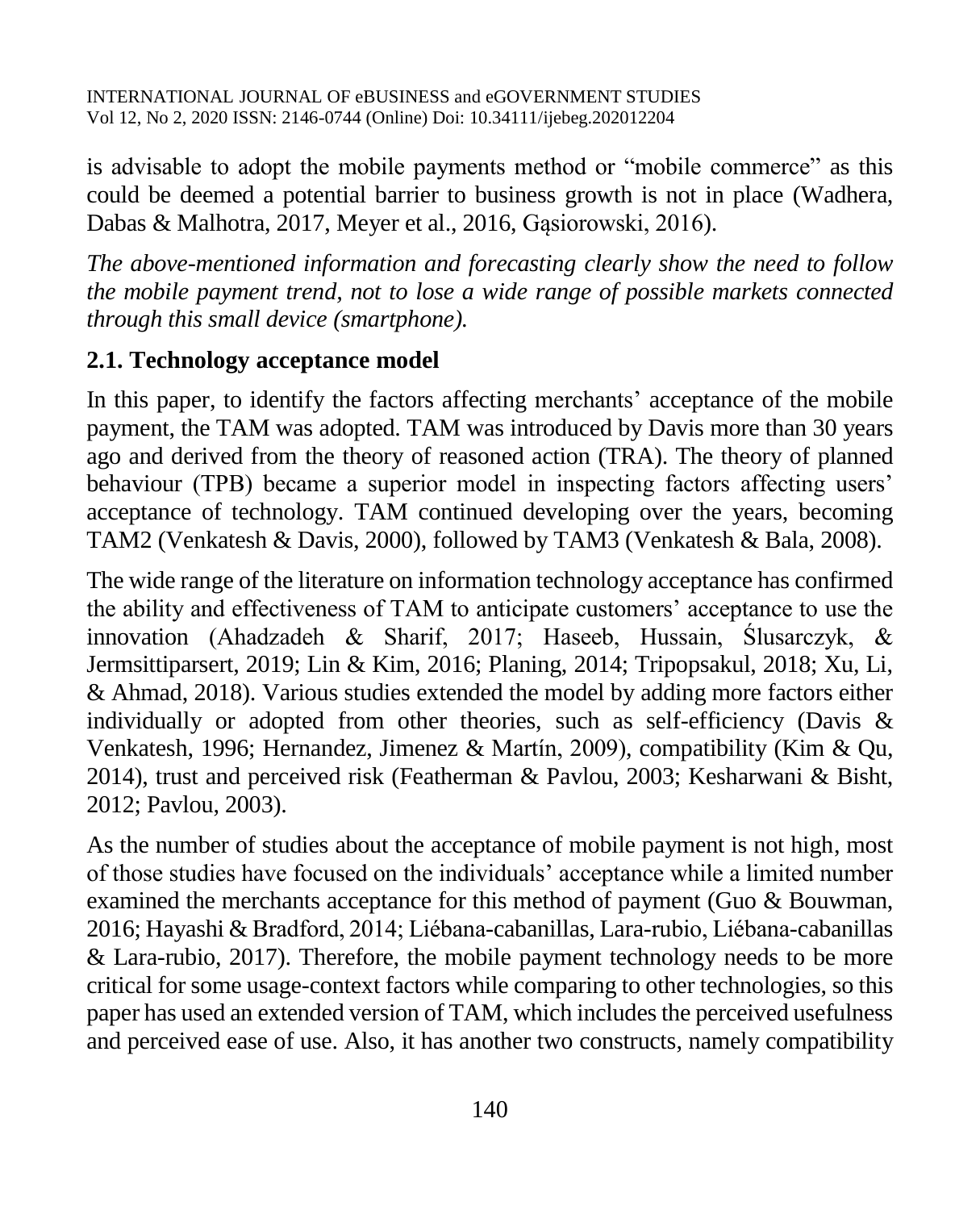with customers' needs and perceived risk and the targeted respondents are the merchants.

# **2.2. Hypothesis development**

This research is built based on the TAM, which has two main inclusive constructs, namely perceived usefulness, which is defined as the degree to which a person believes that using a particular system would enhance his or her job performance (Davis, Bagozzi & Warshaw, 1989, p.320) and perceived ease of use, which is defined as the degree to which a person believes that using a particular system would be free of effort (Davis et al., 1989, p.320).

However, perceived usefulness and perceived ease of use alone are not able to explain the covariance in the merchants' intention towards this technology. Therefore, this study proposed another two constructs as predictors for the customers' intention, namely perceived risk and compatibility with customers' needs.

Therefore, hypotheses for this study are:

**H1:** There is a significant relationship between perceived usefulness and merchants' intention to use mobile payment.

**H2:** There is a significant relationship between perceived ease of use and merchants' intention to use mobile payment.

**H3:** There is a significant relationship between perceived risk and merchants' intention to use mobile payment.

**H4:** There is a significant relationship between compatibility with customers' needs and merchants' intention to use mobile payment.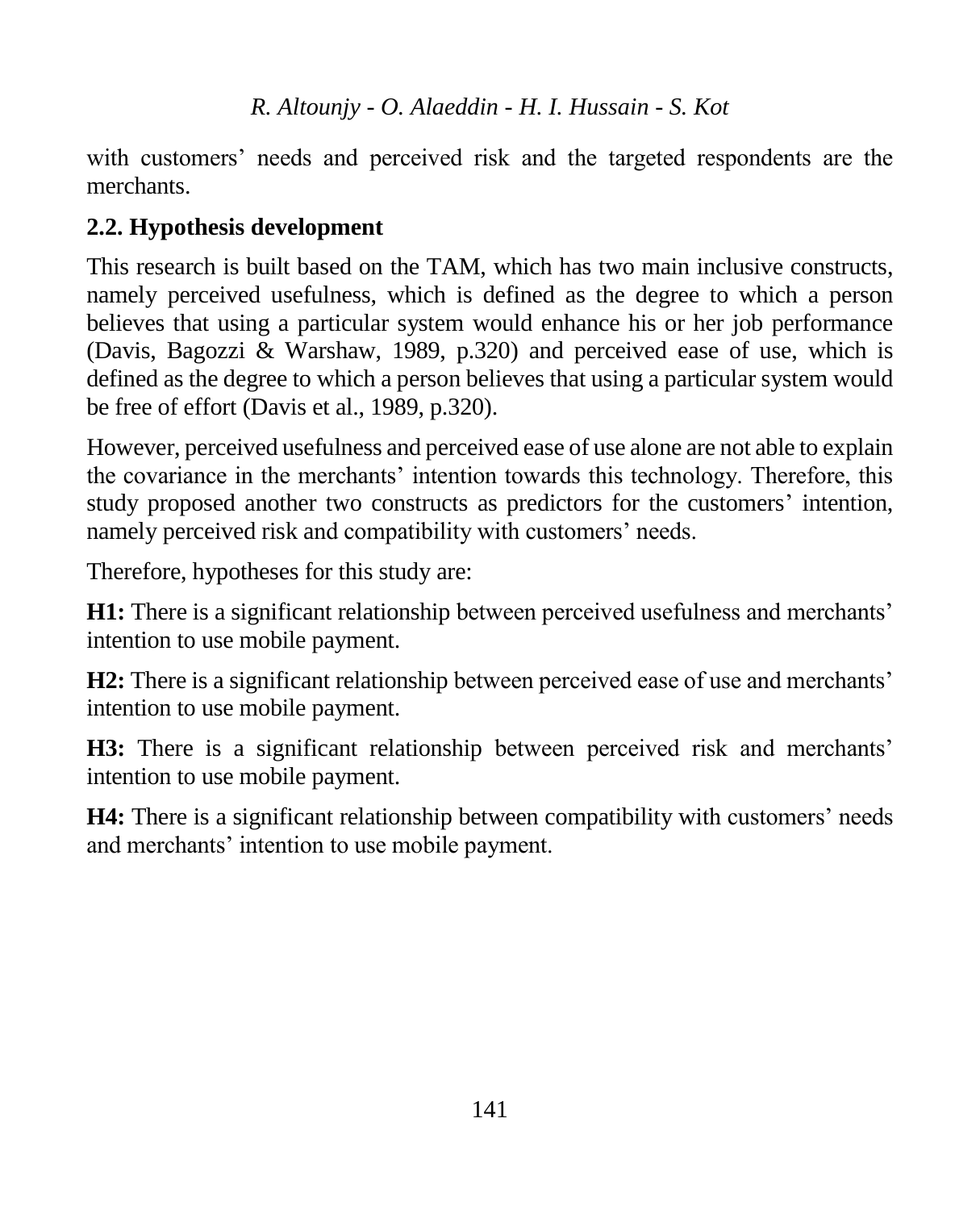# **3. METHODOLOGY**

# **3.1. Conceptual framework and measurements**

The conceptual framework of this study was based on the TAM. This framework includes four constructs, namely perceived usefulness, perceived ease of use, perceived risk and compatibility with customers' needs as exogenous variables and the merchants' intention to use mobile payment as an endogenous variable.

A self-administrated questionnaire was used to collect the respondents' point of view regarding this study's constructs. The items of study adopted and adapted from the literature use a five-point Likert scale ranging from (1) strongly disagree to (5) strongly agree. This questionnaire does not include a demographic section due to the nature of the respondents as food and beverages shops or stalls located in shopping malls, but it includes a question about whether they are offering a mobile payment choice for their customers.

# **3.2. Sampling**

As the mobile payments are to be used for small amounts (250RM to 10 00RM) and fast transactions, the type of merchants who can use it to provide products and services are supermarkets, shops and food and beverages providers. While the trend of Malaysians' food behaviour is to eat in restaurants while still considering choosing clean and good places, most people prefer food providers located in malls around the country where they can find a wide range of choices with reasonable prices.

Based on the above and while the main aim of our study is to figure out the factors can explain the variances of merchants' intention of mobile payments, and while the most suitable population for this aim are malls food and beverages providers so we choose our respondents from the food and beverages providers located at the food courts of 10 big shopping malls around Klang Valley.

There were 250 questionnaires distributed and only 196 were returned, with only 164 fully answered, giving a response rate of close to 65 percent.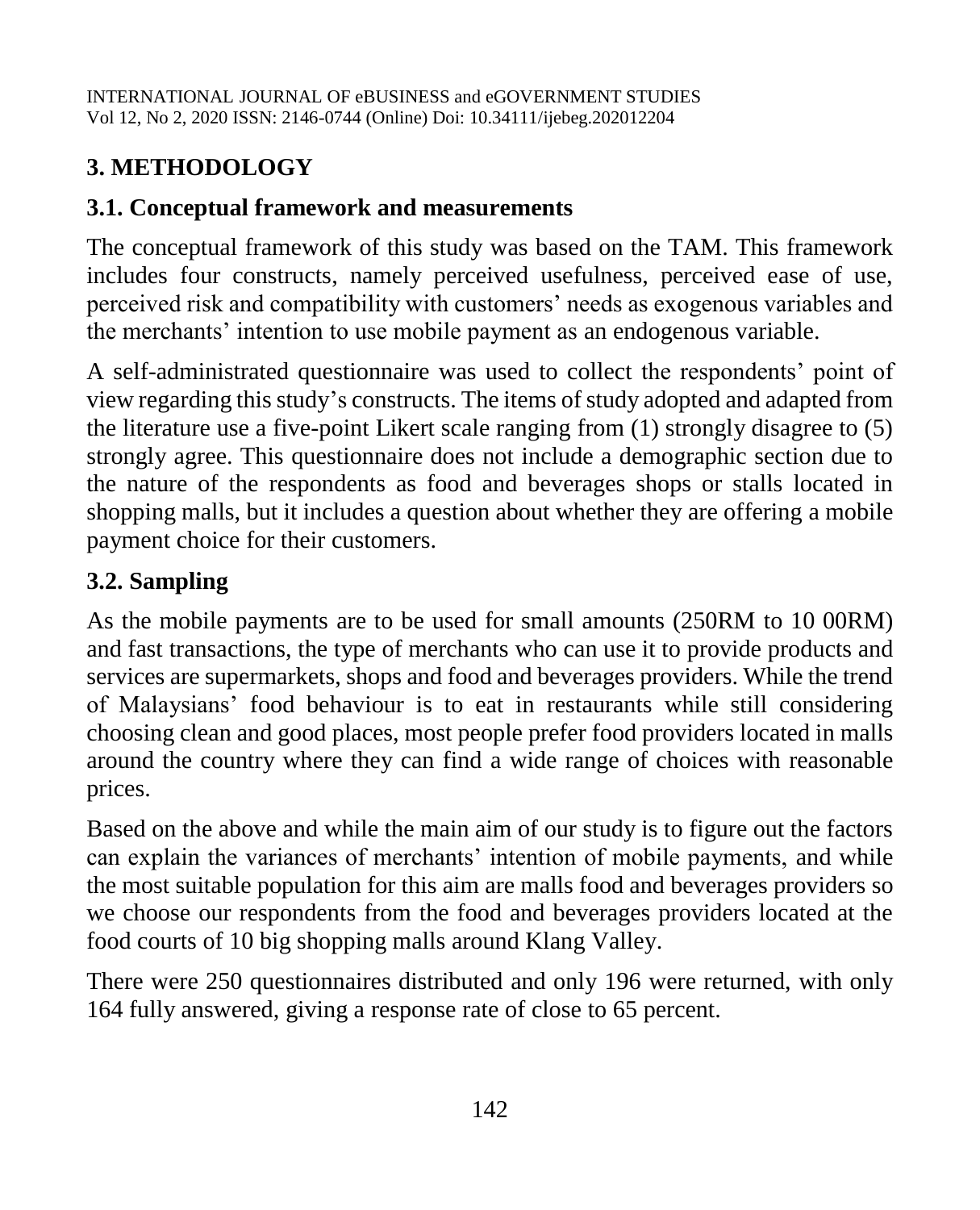# **4. DATA ANALYSIS AND RESULTS**

As the first question intended to uncover the percentage of users of mobile payment among the respondents, the results show that 74 percent of them already offer one or more types of mobile payments among their payments methods.

# **4.1. CFA of the measurement model**

To test the hypotheses of this model, structural equation modelling (SEM-AMOS) was used and the two-stage approach was applied as recommended by Anderson (1998). The first stage includes testing the casual relationship between the items and the variables by doing a confirmatory factor analysis (CFA) test.

According to Hair Jr, Hult, Ringle, & Sarstedt, (2016) values items factor loading are less than 0.5 that has a low effect on the variable, while those that range between 0.5 and 0.7 have a moderate effect, and values higher than 0.7 have a higher effect, therefore, some items have been dropped because the factor loading of them is less than  $0.5$ 

In this study, the authors have used the most common indexes to measure the model fit and the results showed that the model fulfils the required values (Figure1).

# **4.2. Analysing the structural model**

After applying the CFA on the measurement model, the study gets the re-specified structural model, while some items have been deleted from the hypothesised model to reach the goodness of fit indices. Figure 1 shows the re-specified model, which has been generated from the literature based on the theory, then it has been modified based on the statistics results.

The re-specified model shows the latest version of the relations among the variables. In addition, it shows the R2, which is measuring the ability of the exogenous variables to measure the variances in the indigenous variable.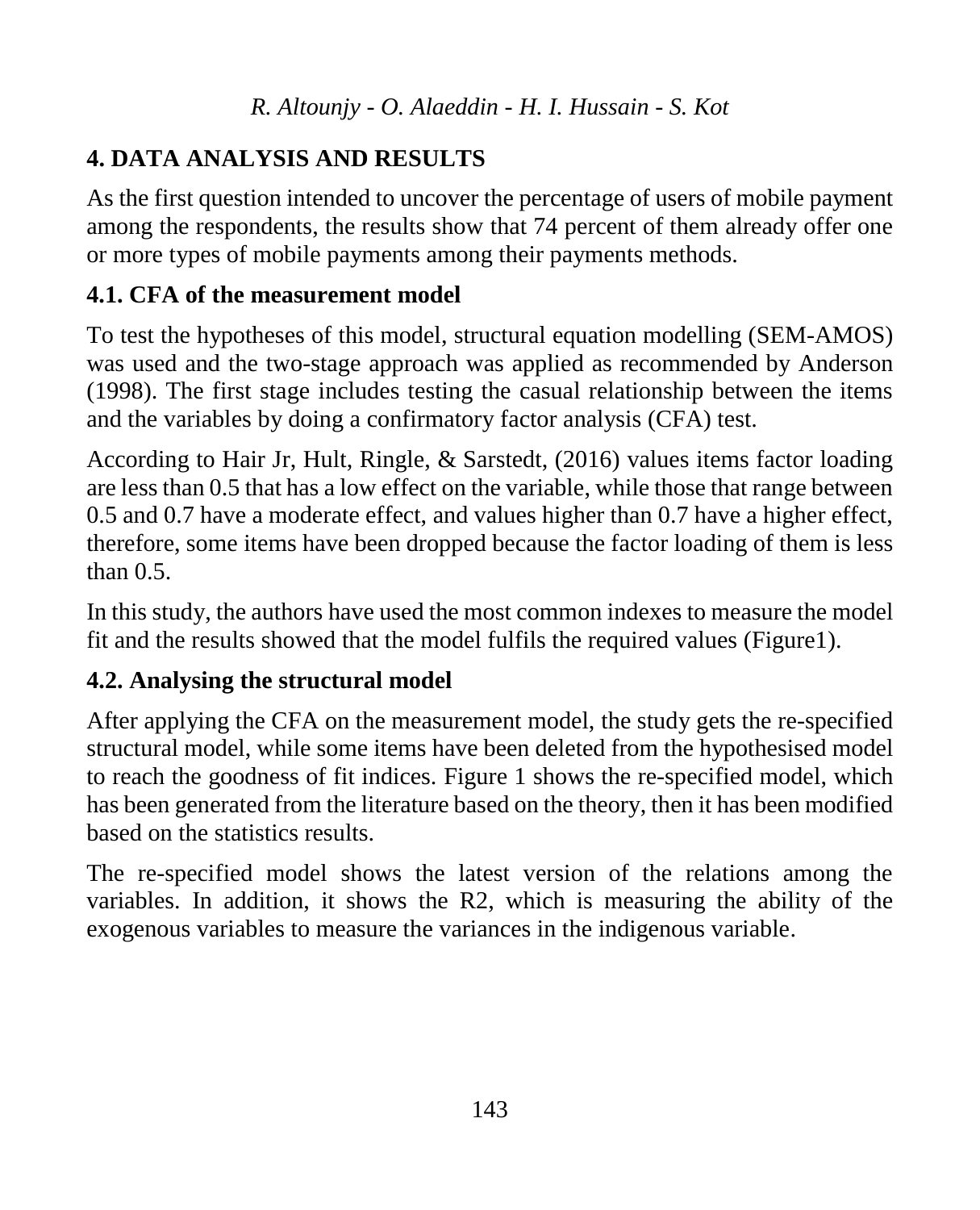

### **Figure-1: The re-specified model**

To test the hypotheses, Table 1 shows the P-value of each hypothesised relation:

|                | Hypo. Relation       | <b>Estimate</b> | S.E.        | C.R.  | <b>P-Value</b> | Label                                  |    | Directi Hypothesis |
|----------------|----------------------|-----------------|-------------|-------|----------------|----------------------------------------|----|--------------------|
|                |                      |                 |             |       |                |                                        | on | result             |
| H1             | $PU \rightarrow MI$  | 0.205           | 0.063       | 3.285 | 0.001          | Significant                            |    | Positive Supported |
| H2             | $CCN \rightarrow MI$ | 0.427           | 0.112 5.438 |       | 0.000          | Significant                            |    | Positive Supported |
| H <sub>3</sub> | $PR \rightarrow MI$  | 0.092           | 0.064       | 1.185 | 0.236          | Not significant positive Not supported |    |                    |
| H4             | $PEU \rightarrow MI$ | 0.070           | 0.064       | 0.945 | 0.345          | Not significant Positive Not supported |    |                    |

**Table 1: Hypotheses testing**

From Table 1, it can be identified that the first and second hypotheses are supported from the respondents' point of view while hypotheses 3 and 4 are not. Which means perceived usefulness and compatibility with customers' needs are significantly important for the merchants while considering offering the mobile payment as one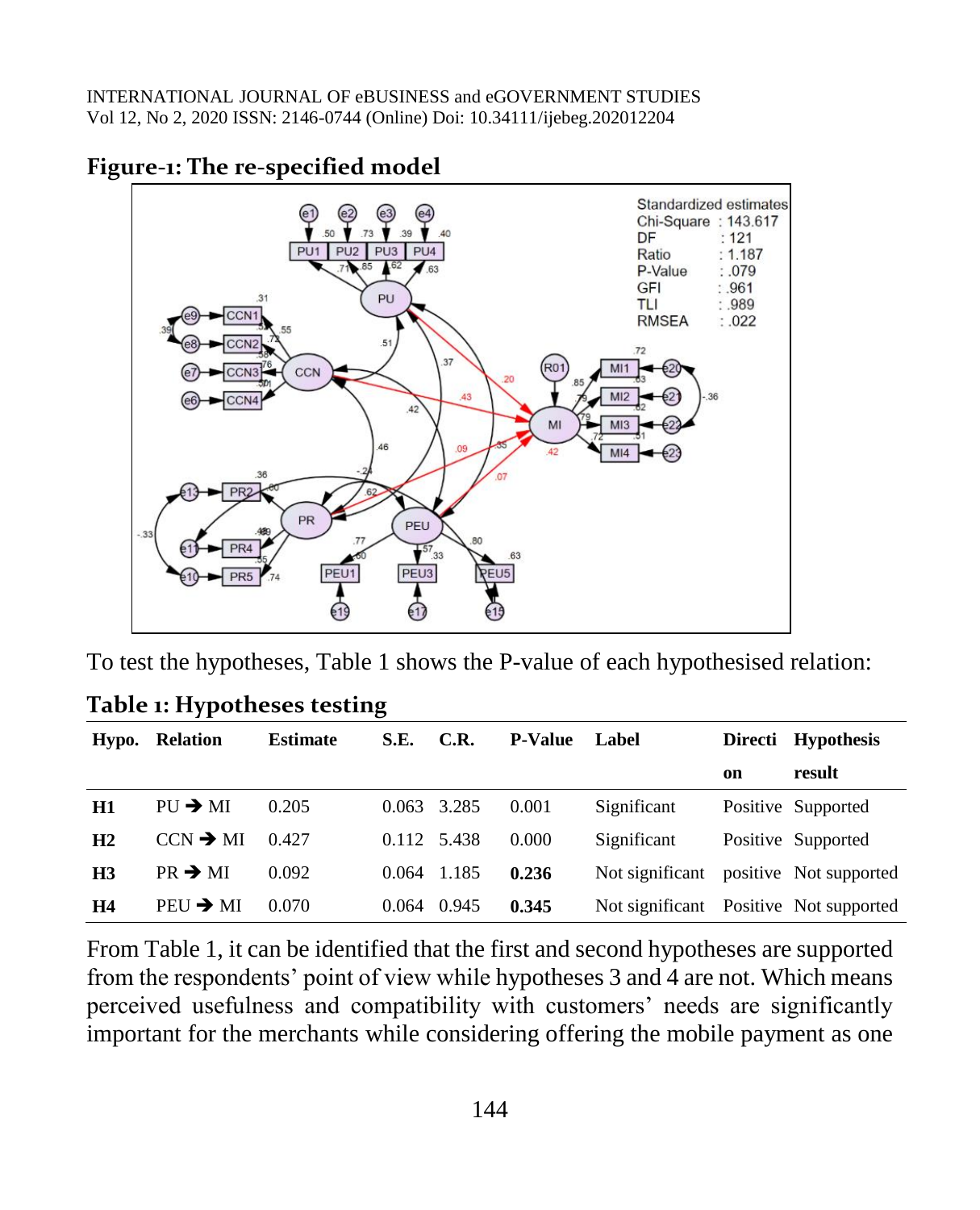of the payment methods accepted in their stores, while perceived risk and perceived ease of use considered are not significantly important while taking this decision.

Additionally, based on the factor loading of the items with the variables, it can be concluded that the most important item of the compatibility with customers' needs is the mobile payment that fits well with the way customers like to pay. This shows high value for the customers' favourite behaviour. While for the perceived usefulness, it is identified that PU2 item has the highest factor loading, which means the merchants believe that mobile payment is useful for them because it will increase their productivity.

Furthermore, the squared multiple correlations  $\mathbb{R}^2$  show that the perceived usefulness and compatibility with customers' needs can explain 42 percent of the variances in merchants' decision towards adopting mobile payments in their stores. While comparing with the perceived usefulness, the compatibility with customers' needs has a higher path coefficient.

# **5. Discussion**

The financial sector is the heart of any economy and the key driver for any improvement, and this era is considered the digital one and the trend moving towards digitalising everything, Although the financial matters are very sensitive for customers, this leads to making a bulk of researches to study the customers' acceptance for those movements.

Based on the above mentioned, the main objective of this study is to figure out the variables are affecting merchants' decision to offer the mobile payment as one of the payment methods available for their customers. By collecting the responses from people in charge in the selected merchants, it is found that main factor in making this decision in the compatibility with customers' needs, this result comes along with most previous researches which have found that the most important factor in any decision the merchants do is complying with customers' needs as they are the main targeted people in any business and their satisfactions are the most important (Guo & Bouwman, 2016; Wang, Li, Li, & Zhang, 2016). Also, this result is highly matching with the people wide adoption for mobile and mobile services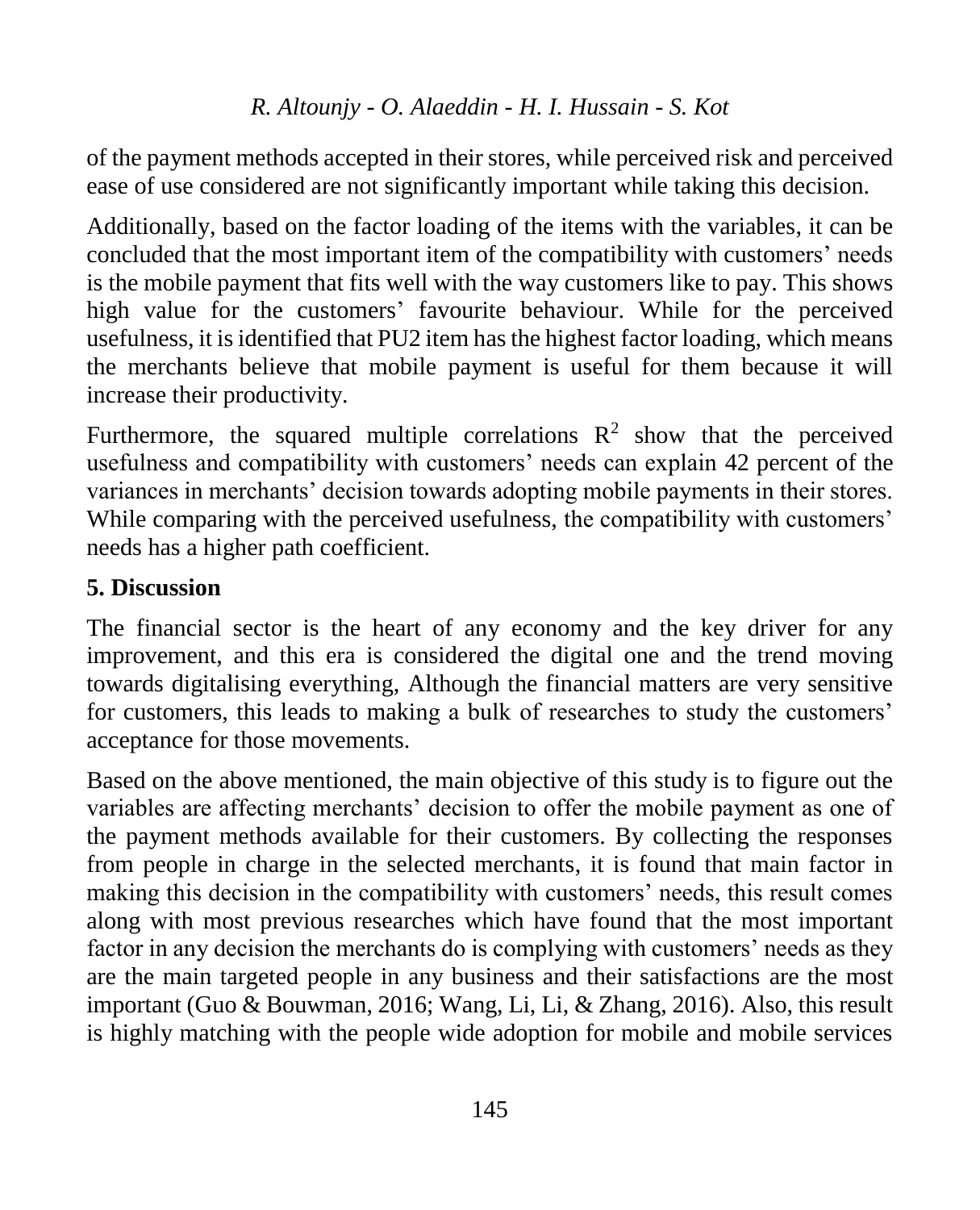especially the mobile payments (Alaeddin et al., 2018; Phonthanukitithaworn et al., 2016; Wadhera et al., 2017; Williams, Roderick, Davies & Clement, 2017).

The second effective factor is the perceived usefulness for the merchants, which positively affects their decision that also similar to previous researches results (Thakur & Srivastava, 2014) but this result comes in contradict with another study which has found the perceived usefulness has no direct effect on behavioural intention of consumers (Phonthanukitithaworn et al., 2016). The usefulness has been measured using five items at the beginning then the PU5 has been deleted due to low factor loading. This means the merchants looking for usefulness as the role of this payment method to improve their performance, increase their productivity and effectiveness and make their job easier, while from other hands they are not looking into this method as a way to have more control on their payment activities.

Furthermore, the other two factors, which are the perceived risk and perceived ease of use, have no significant effect on the merchants adopting decision for the mobile payment, similar result of having no effect of perceived ease of use on the consumer behaviour has been found in the study conducted in Thailand 2016 (Phonthanukitithaworn et al., 2016). But this result is opposite of the individuals' point of view and it has been shown in previous studies results (De Kerviler, Demoulin & Zidda, 2016; Thakur & Srivastava, 2014).

## **6. Conclusion**

This result shows that while focusing merchants more on the customers' needs and how this service can satisfy those needs, they ignore the risky part of this service, which may come due to their trust on the service provider or the low risk associated with this service compared to the high benefits coming from it. In addition, the noneffect of the perceived ease of use may come due to the wide expectation among users that mobile apps are mostly user-friendly ones.

While this study covered a wide number of merchants, it is still limited to those in food courts of the selected 10 big shopping malls around Klang Valley. Further studies can cover the restaurants outside malls or in different cities, which could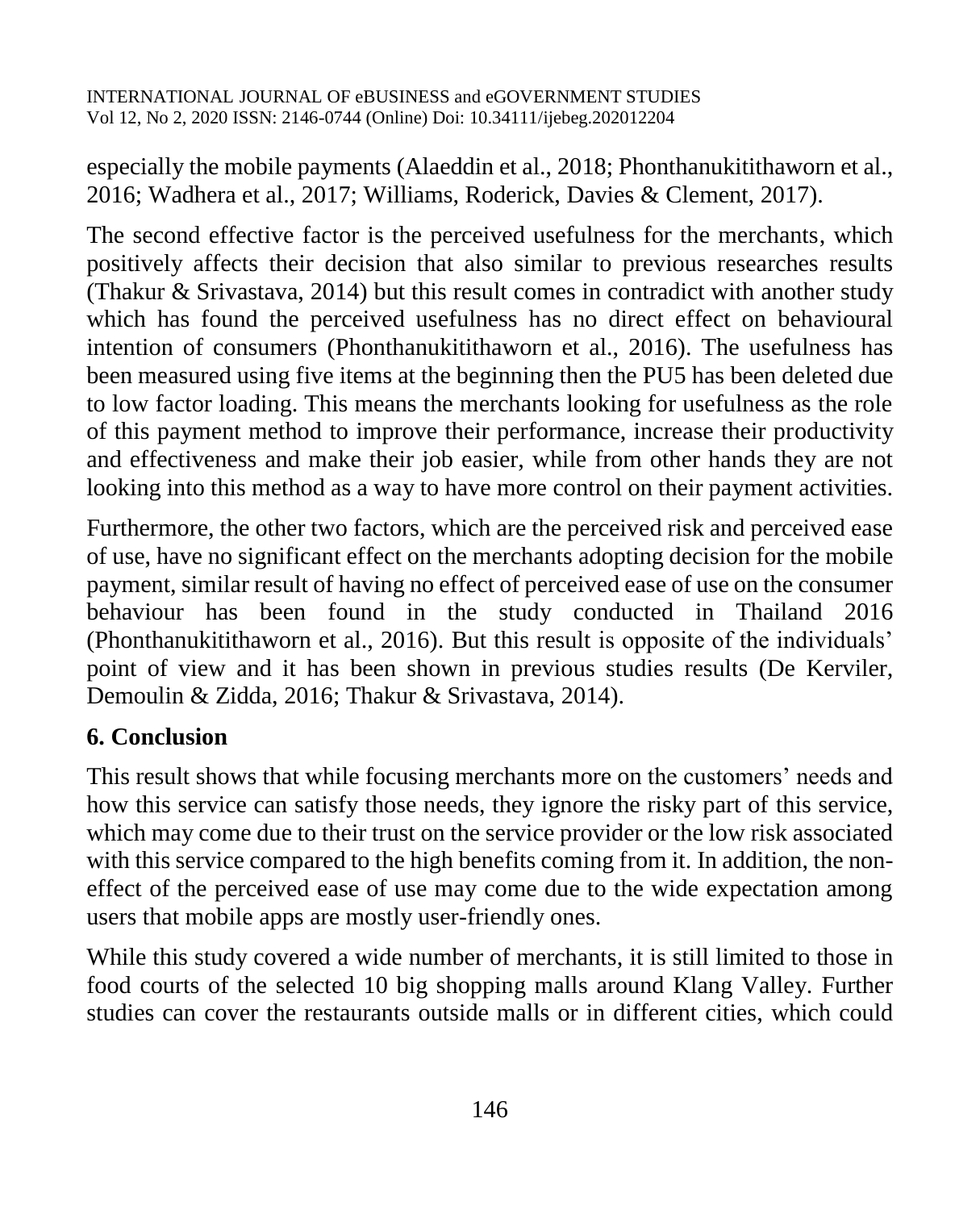reach similar or different results due to the different types of customers or cultures they may have.

Finally, this study shows that two factors, namely compatibility with customers' needs and perceived usefulness are able to explain 42 percent of the variation in the merchants' decision to offer the mobile payments as one of the payments methods for their customers.

The results of this study open the door for further research to work more into justifying the merchants' opinion to offer a new method of payment, as this study focuses on food and beverages industry with its financial nature of small amounts and fast payments, while for other services providers may the factors are varying.

## **REFERENCES**

Ahadzadeh, A. S., & Sharif, S. P. (2017). Online health information seeking among Malaysian women: Technology acceptance model perspective. *SEARCH*, *9*(1), 47–70.

Alaeddin, O., Altounjy, R., Zainudin, Z., & Kamarudin, F. (2018). From physical to digital : investigating consumer behaviour of switching to mobile wallet. *Polish Journal of Management Studies*, *17*(2), 18–30.

Anderson, E. W. (1998). Customer satisfaction and word of mouth. *Journal of Service Research*, *1*(1), 5–17.

Davis, F. D, & Venkatesh, V. (1996). A critical assessment of potential measurement biases in the technology acceptance model: Three experiments. *International Journal of Human-Computer Studies*, *45*(1), 19–45.

Davis, Fred D, Bagozzi, R. P., & Warshaw, P. R. (1989). User acceptance of computer technology: a comparison of two theoretical models. *Management Science*, *35*(8), 982– 1003.

De Kerviler, G., Demoulin, N. T. M., & Zidda, P. (2016). Adoption of in-store mobile payment: Are perceived risk and convenience the only drivers? *Journal of Retailing and*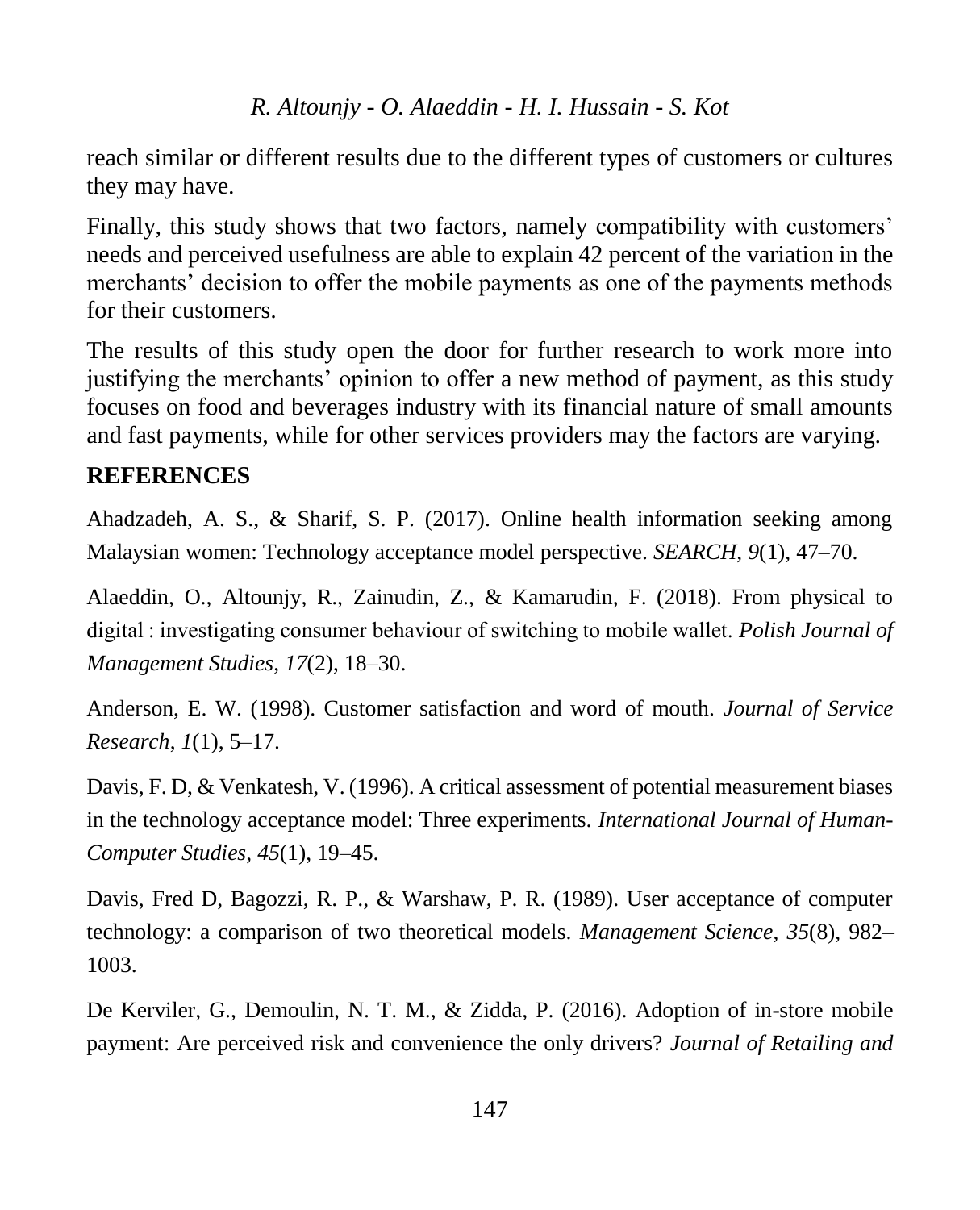#### *Consumer Services*, *31*, 334–344.

Featherman, M. S., & Pavlou, P. A. (2003). Predicting e-services adoption: A perceived risk facets perspective. *International Journal of Human Computer Studies*, *59*(4), 451–474.

Gąsiorowski, J. (2016). Managing security in electronic banking–legal and organisational aspects. *Forum Scientiae Oeconomia*, 4(1), 123-136.

Guo, J., & Bouwman, H. (2016). An analytical framework for an m-payment ecosystem: A merchants' perspective. *Telecommunications Policy*, *40*(2–3), 147–167.

Hair Jr, J. F., Hult, G. T. M., Ringle, C., & Sarstedt, M. (2016). *A primer on partial least squares structural equation modeling (PLS-SEM)*. Sage Publications.

Haseeb, M., Hussain, H. I., Ślusarczyk, B., & Jermsittiparsert, K. (2019). Industry 4.0: A solution towards technology challenges of sustainable business performance. *Social Sciences*, *8*(5), 154.

Hayashi, F., & Bradford, T. (2014). Mobile Payments : Merchants ' Perspectives. *Economic Review*, *99*, 5–31.

Hernandez, B., Jimenez, J., & Martín, M. J. (2009). Adoption vs acceptance of ecommerce: Two different decisions. *European Journal of Marketing*, *43*(9), 1232–1245.

Kesharwani, A., & Bisht, S. S. (2012). The impact of trust and perceived risk on internet banking adoption in India: An extension of technology acceptance model. *International Journal of Bank Marketing*, *30*(4), 303–322.

Kim, M., & Qu, H. (2014). Travelers' behavioral intention toward hotel self-service kiosks usage. *International Journal of Contemporary Hospitality Management*, *26*(2), 225–245.

Liébana-cabanillas, F., Lara-rubio, J., Liébana-cabanillas, F., & Lara-rubio, J. (2017). Predictive and explanatory modeling regarding adoption of mobile payment systems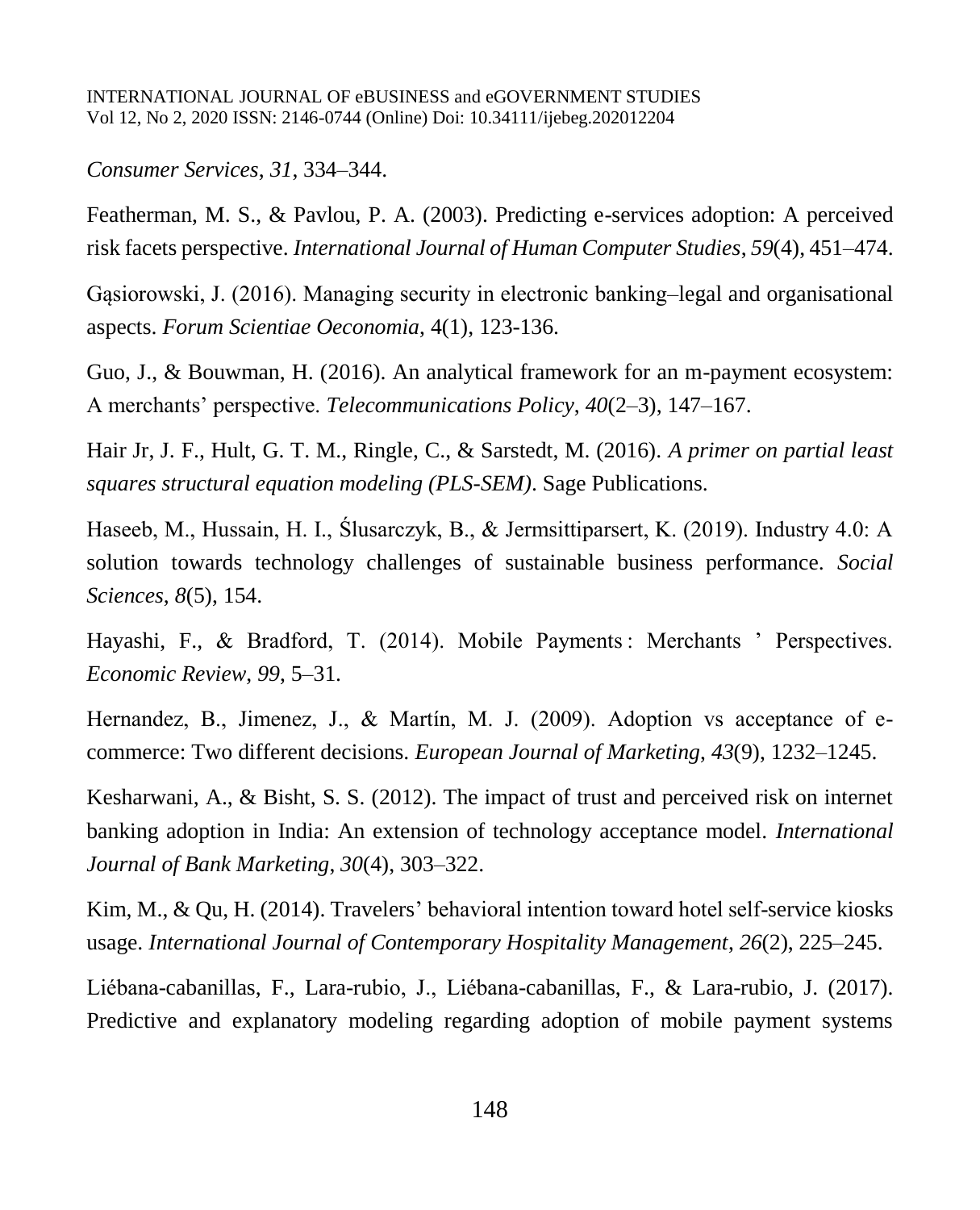Technological Forecasting & Social Change Predictive and explanatory modeling regarding adoption of mobile payment systems. *Technological Forecasting & Social Change*, *120*(July), 32–40.

Lin, C. A., & Kim, T. (2016). Predicting user response to sponsored advertising on social media via the technology acceptance model. *Computers in Human Behavior*, *64*(October 2017), 710–718.

Mobile POS Payments. (2019). Retrieved from https://www.statista.com/outlook/331/100/mobile-pos-payments/worldwide

Meyer, N., Meyer, D.F. & Molefe, K.N. (2016). Barriers to small informal business development and entrepreneurship: The case of the Emfuleni Region. *Polish Journal of Management Studies*, 13(1), 121-133.

Pavlou, P. a. (2003). Consumer Acceptance of Electronic Commerce: Integrating Trust and Risk with the Technology Acceptance Model. *International Journal of Electronic Commerce*, *7*(3), 69–103.

Phonthanukitithaworn, C., Sellitto, C., & Fong, M. W. L. (2016). An investigation of mobile payment (m-payment) services in Thailand. *Asia-Pacific Journal of Business Administration*, *8*(1), 37–54.

Planing, P. (2014). *Innovation acceptance: the case of advanced driver-assistance systems*. Springer Science & Business Media.

Rheeder, N. & Mashaba, N. (2016). Exploring how service failure severity affects behavioural intention in the banking industry. *Journal of Contemporary Management*, *13*(1), 1037-1063.

Statista. (2017). Mobile POS Payments, Malaysia. Retrieved from https://www.statista.com/outlook/331/122/mobile-pos-payments/malaysia#